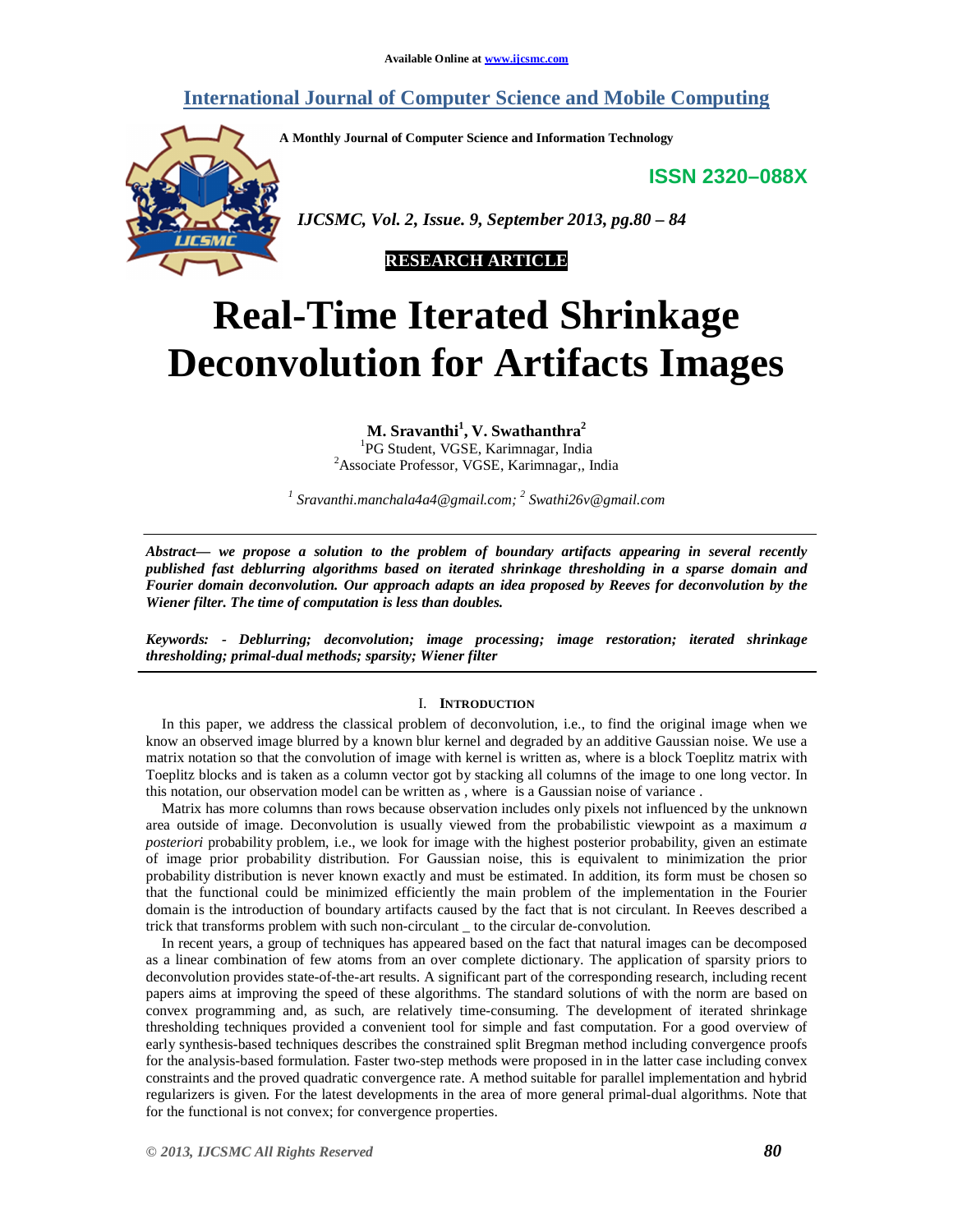The method presented in this paper relates to a special class of the iterated shrinkage thresholding methods accelerating computation using deconvolution in the Fourier domain. We propose a modification that removes boundary artifacts produced by division in the Fourier domain while keeping the speed close to that of the original methods.

#### II. **CONTRIBUTIONS**

In the recent the algorithm minimizing alternates between shrinkage thresholding in a sparse domain and deconvolution in the Fourier domain, which converges to a satisfactory solution in a few iterations. The main problem of these algorithms is boundary artifacts, analogous to those we know from Wiener filtering.

In this paper, we show how to remove these artifacts without excessive slow down. Results improve significantly in terms of both the visual quality and the mean square error.

Our solution is inspired by an idea published in for the deconvolution with Tikhonov regularization, which transforms the problem with non-circulant to the circular deconvolution, with the blurred input image framed to a previously estimated border of a width corresponding to half of the PSF. The estimation of the border is stated as an inverse problem of significantly smaller dimension.

We extended this idea to the functionals minimized in each iteration of the analysis-based methods. The resulting procedure includes relatively time-consuming estimation of borders that the input images are framed to. If we apply this estimation in each iteration, the artifacts are almost perfectly removed, but the computation is noticeably slower than the original algorithm. In this paper, this algorithm. To speed-up the algorithm, the estimated borders can be reused during the subsequent iterations of the algorithm. In certain cases, it is sufficient to simply treat the boundaries using the MATLAB function edgetaper (part of the Image Processing Toolbox), which blurs the image borders so that the image can be considered approximately periodic. This is a simpler and faster alternative. However, as demonstrated in the experimental section, the more elaborate solutions (Algorithms II & III) can yield considerably better results, particularly for motion blur and, in general, for images with large differences in the intensity of the opposing sides of the image. The same approach can be used for the augmented Lagrangian method and the primal-dual method.

#### III. **ALGORITHM**

In this section, we detail the proposed algorithm versions denoted of them are modifications of the iterative procedure. At the input, the algorithm needs the blurred images and corresponding PSFs. The user can adjust the number of iterations and parameters.

The algorithm is basically the original extended to the possibility of multiple images and with a simple treatment of boundary artifacts. Boundary pixels of the input images are first replicated to achieve the same size as the estimated image. Then, we apply the MATLAB edgetaper function to smooth the transition between the opposite sides of the images. In some cases, this procedure suppresses the artifacts so that the results are acceptable. This is typical for Gaussian-like blurs.

The second version treats boundaries rigorously in each main-loop iteration according to formulas derived, which results in the almost complete removal of boundary artifacts.

Its main disadvantage is a relatively slow speed. The problem is that, although it is usually sufficient to use only two iterations of conjugate gradients to estimate the boundaries in the original algorithms.

Recall that the main motivation is not only to remove the boundary artifacts but also to keep the speed close to that of the original algorithms.

Fortunately, the estimation of the border areas need not be very precise to reduce the artifacts. Our experiments showed that it is sufficient to run the estimation of boundaries only in the first one to three iterations and then reuse them in the subsequent iterations. This means that except for a small constant number of iterations, our procedure reduces to the computation of almost the same equation as in the original algorithm. Note that the augmented Lagrangian algorithm has almost the same form, except the addition and subtraction of an auxiliary variable.

Next, we analyze the number of critical time-consuming operations, which is the Fourier transform and transforms to and from a sparse domain which is basically of the same complexity as the original algorithm, with the other two versions. The number of iterations is denoted one to compute and the other to return from the Fourier domain after finishing the deconvolution step. In addition, we precompute and for each input image in each main-loop iteration. In addition to the operations in requires estimating borders. In our experiments, we use, which is sufficient because the borders are being refined during all the consecutive main-loop iterations.

The Complexity of such transform is usually either, where is the number of pixels. It is important to realize that even the computation of an asymptotically linear transform can take more than an FFT in practice, particularly for highly redundant dictionaries.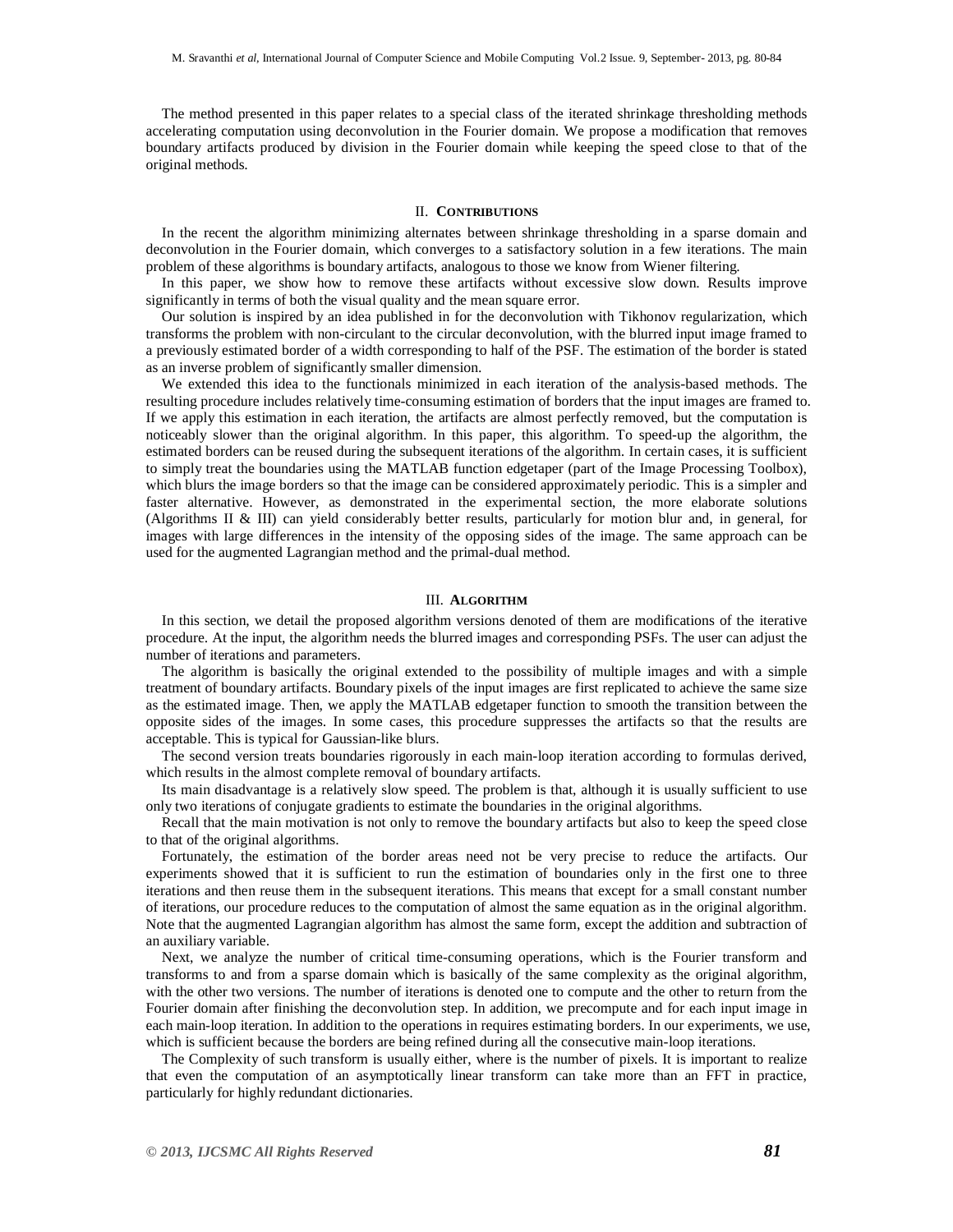On the other hand, if we use the gradient as the analysis operator, its computation time is very fast. For example, for ten iterations, and for most common frames, the only about 50% more time than the original algorithms and less than twice the original time for the regularization . In languages with high overhead of other operations, such as MATLAB, the difference may be even smaller.

#### IV. **EXPERIMENTS**

For this paper, we chose only the analysis-based splitting approach taken with norm and combined with two types of analysis operators: anisotropic TV and the union of translation-invariant Haar wavelets with dual-tree complex wavelets. The latter was shown to achieve a state-of-the-art quality of deconvolution in simulated experiments with circular convolution. However, we tested also the norm and other combinations of sparse transforms with slightly worse results in terms of ISNR but the same conclusions.

Figs. 2 and 3 demonstrate the effect of the better treatment of image boundaries. To evaluate deconvolution error, we work with simulated data. Standard images were blurred using artificial kernels and degraded by additive Gaussian noise. To demonstrate the speed of convergence, we used only five iterations and regularization. Note that in all our color experiments, all three color channels were deconvolved separately.



Fig1.original image



Fig2. Deblurred with undersize PSF



Fig3. Blurred image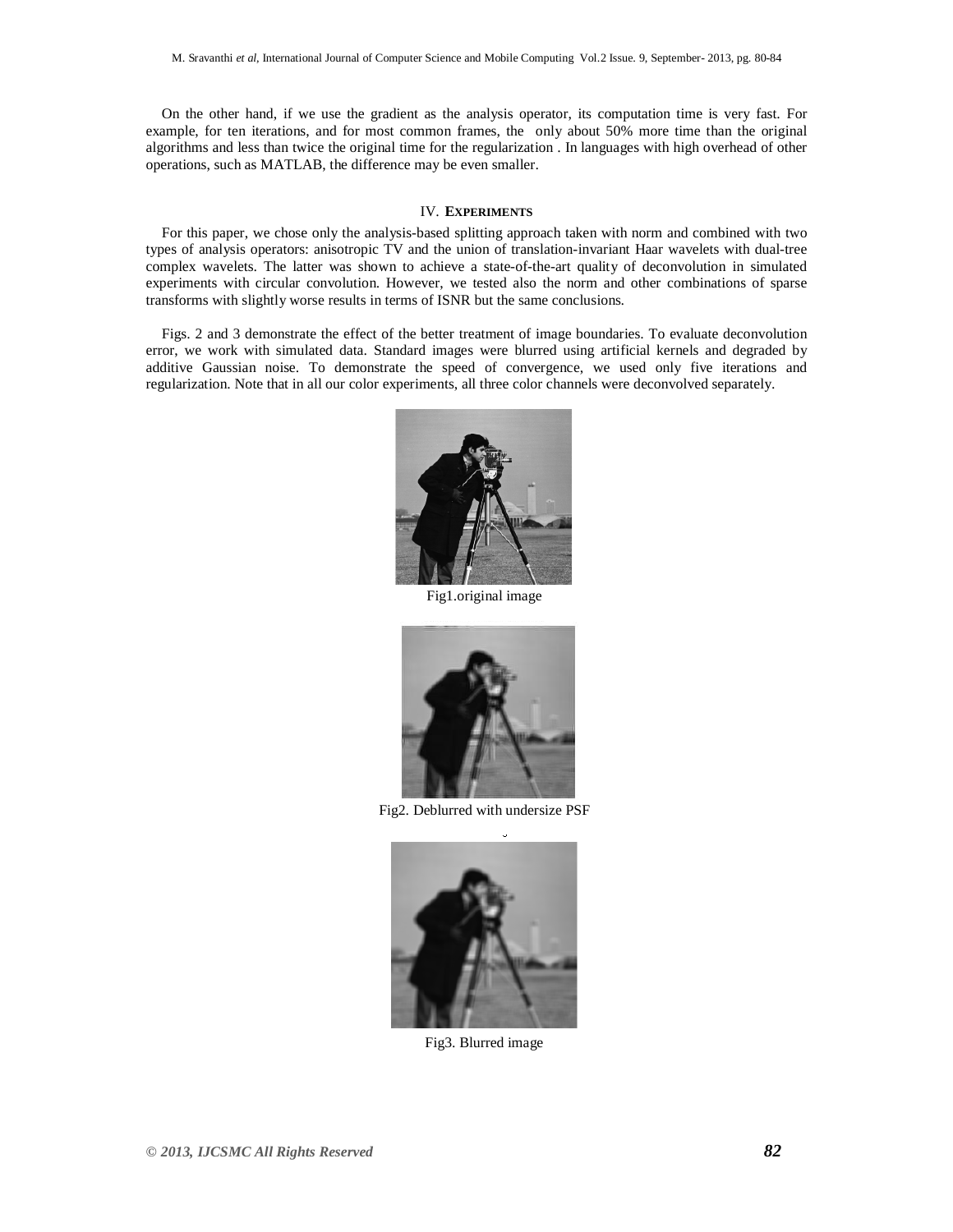

Fig4. Restored image

### V. **CONCLUSION**

This paper presents a technique to remove boundary artifacts in recent nonblind deconvolution algorithms based on iterative shrinkage thresholding in a sparse domain and deconvolution in the Fourier domain.

We obtain an excellent quality of restoration, comparable with the current state of the art, while keeping the speed close to the high speed of the original algorithms. Our estimates of achievable frame rates indicate almost real-time performance even for 1-megapixel images on a personal computer.

Although the simple treatment of image boundaries can sometimes provide satisfactory results, the proposed solution gives a better alternative particularly for images with large differences in the intensity of the opposing sides of the image or motion PSFs. The proposed algorithm in its full version removes boundary artifacts almost perfectly, at the expense of higher time complexity. In addition, in most cases, the much faster approximative algorithm removes the artifacts sufficiently even if the boundaries are estimated only in the first main-loop iteration.

The rigorous treatment of boundaries is particularly important when working with small image patches because the importance of boundaries in such cases increases. One example is deblurring in the presence of space-variant blur solved by dividing the image into smaller blocks.

#### **REFERENCES**

- [1] S. J. Reeves, "Fast image restoration without boundary artifacts," IEEE Trans. Image Process., vol. 14, no. 10, pp. 1448–1453, Oct. 2005.
- [2] J.-L. Starck, M. Elad, and D. Donoho, "Redundant multiscale transforms and their application for morphological component separation," Adv. Imaging Electron Phys., vol. 132, pp. 287–348, 2004.
- [3] J. M. Bioucas-Dias and M. Figueiredo, "An iterative algorithm for linear inverse problems with compound regularizers," in Proc. 15th IEEE ICIP, Oct. 2008, pp. 685–688.
- [4] Y. Wang, J. Yang, W. Yin, and Y. Zhang, "A new alternating minimization algorithm for total variation image reconstruction," SIAM J.Imaging Sci., vol. 1, no. 3, pp. 248–272, Jul. 2008.
- [5] Y.-W.Wen, M. K. Ng, and W.-K. Ching, "Iterative algorithms based on decoupling of deblurring and denoising for image restoration," SIAM J. Sci. Comput., vol. 30, no. 5, pp. 2655–2674, Jun. 2008.
- [6] M. Figueiredo, J. Bioucas-Dias, and M. Afonso, "Fast frame-based image deconvolution using variable splitting and constrained optimization," in Proc. IEEE/SP 15th Workshop SSP, Aug. 2009, pp. 109–112.
- [7] A. Beck and M. Teboulle, "Fast gradient-based algorithms for constrained total variation image denoising and deblurring problems, IEEE Trans. Image Process., vol. 18, no. 11, pp. 2419–2434, Nov. 2009.
- [8] A. Chambolle and T. Pock, "A first-order primal-dual algorithm for convex problems with applications to imaging," J. Math. Imaging Vis., vol. 40, no. 1, pp. 120–145, May 2011.
- [9] M. Elad, P. Milanfar, and R. Rubinstein, "Analysis versus synthesis in signal priors," Inverse Probl., vol. 23, no. 3, pp. 947–968, Jun. 2007.
- [10] G. Chen and M. Teboulle, "A proximal-based ecomposition method for convex minimization problems," Math. Program., vol. 64, no. 1, pp. 81–101, Mar. 1994, 10.1007/BF01582566.
- [11] R. Nowak and M. Figueiredo, "Fast wavelet-based image deconvolution using the EM algorithm," in Conf. Rec. 35th Asilomar Conf. Signals,Syst., Comput., 2001, vol. 1, pp. 371–375.
- [12] J.-L. Starck, M. K. Nguyen, and F. Murtagh, "Wavelets and curvelets for image deconvolution: A combined approach," Signal Process., vol. 83, no. 10, pp. 2279–2283, Oct. 2003.
- [13] I. Daubechies, M. Defrise, and C. De Mol, "An iterative thresholding algorithm for linear inverse problems with a sparsity constraint," Commun. Pure Appl. Math., vol. 57, no. 11, pp. 1413–1457,